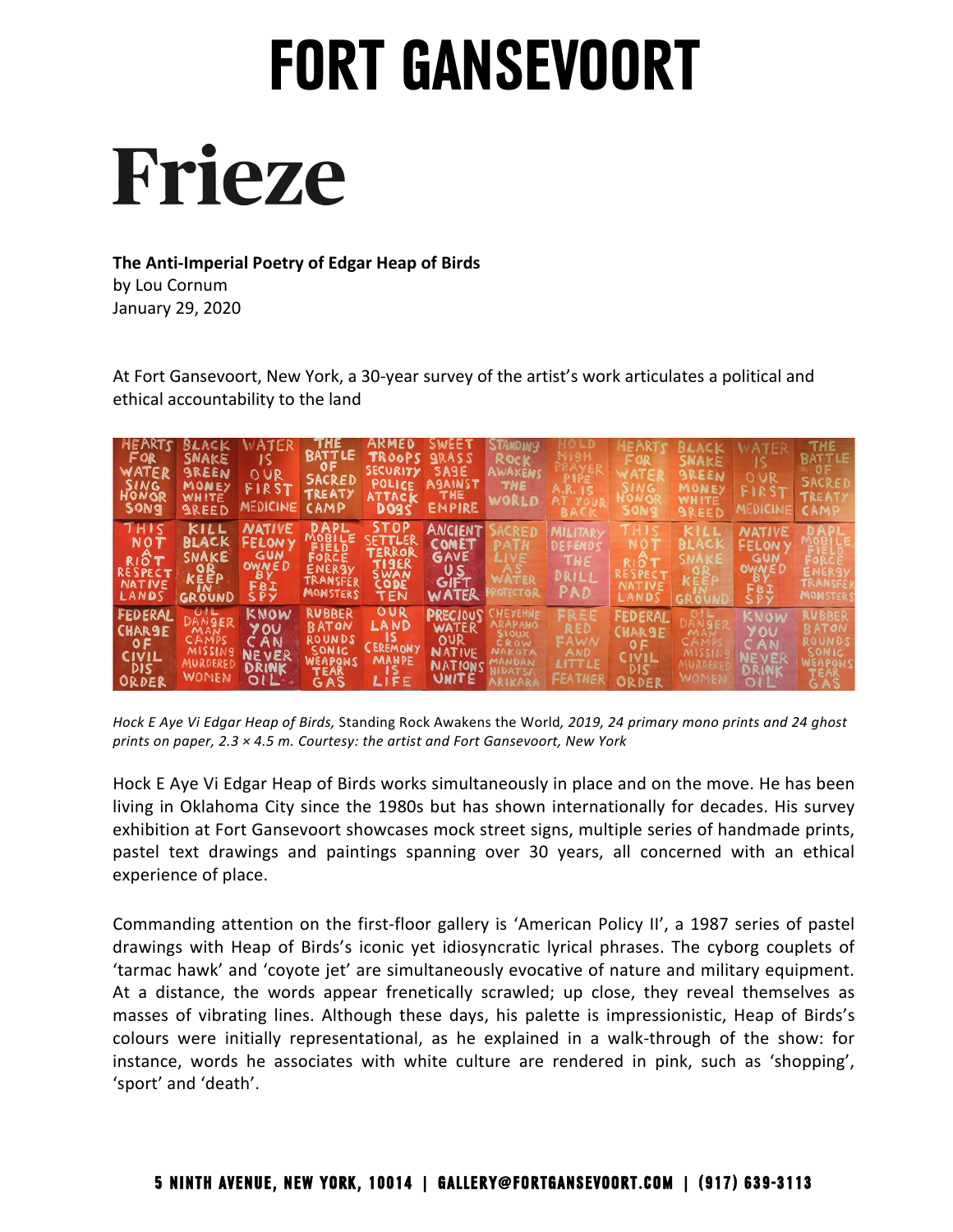

Hock E Aye Vi Edgar Heap of Birds, Trail of Tears, 2005, 4 aluminum panels, 46 × 277 cm. Courtesy: the artist and  *Fort Gansevoort, New York*

The sense of history in Heap of Birds's practice does not fit easily into the retrospective form. In picked up again, sometimes decades later. Heap of Birds's 'Neuf' (Nine, 1996–ongoing) paintings, for instance, are a revelation: made in series of nine, as their title suggests, only a selection of each is shown here. Though they vary in size and scale, the paintings all depict ground; in the most recent paintings, completed on wood panels, the artist challenged himself their repeated condemnations of the US government, his works chart the recursive habits of empire. Appropriately, the galleries – extending over three floors – are not organized chronologically, and showcase works from series that were temporarily abandoned and then joyful landscapes in palettes of seasonal flux. Fuzzy clumps of colour overlap atop a hazy to mix colours without using white. Murky blues and greens appear diffracted through a prism of some other but close-by world. A relationship to land here becomes a new way of seeing.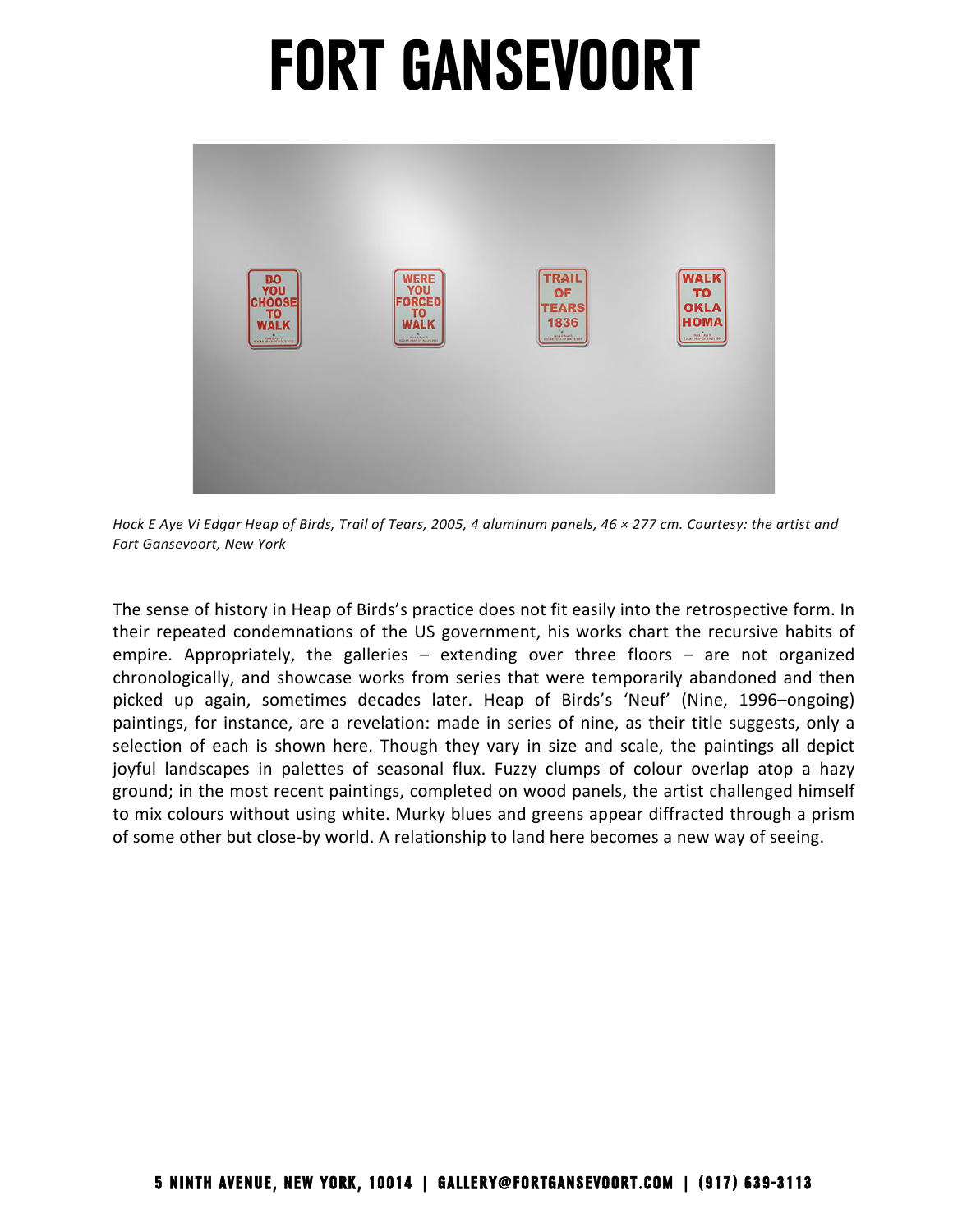

Hock E Aye Vi Edgar Heap of Birds, Color in Sky East, 1991, 15 pastel drawings on paper, 2.8 × 2.3 m. Courtesy: the  *artist and Fort Ganservoort, New York*

These paintings are not overtly political, but they are anti-imperial all the same. A 2019 selection from Heap of Birds's 'Native Hosts' series (1988–ongoing) – steel panels with 'New were first commissioned by The Public Art Fund for a 1988 installation at City Hall Park, Mayor Ed Koch demanded that two of the signs be removed. When Heap of Birds refused, the installation was cancelled. York' written backwards in paint – are on view in Fort Gansevoort's yard. Each identifies a local tribe: for instance, 'Today your host is: Montauk', 'Today your host is: Cayuga'. When the works

The show culminates with a series of monotype prints, 'Standing Rock Awakens the World' labour-intensive viscosity process, involving the rolling of heavy weight over an etched glass surface. In the prints, the phrase 'military defends the drill pad' appears next to 'sacred path live as water protector' and 'hold high prayer pipe A.R. 15 at your back'. This series, along with Birds described the splotches of red ink left around the white words in 'Standing Rock' as gathering pools of blood. (2019), which reflects on the 2016–17 Dakota Access Pipeline protests and employs the slow, the 'American Policy' drawings (1987) a floor below, link the military force used against civilians overseas to the brutal military oppression of Native Americans. In his walk-through, Heap of